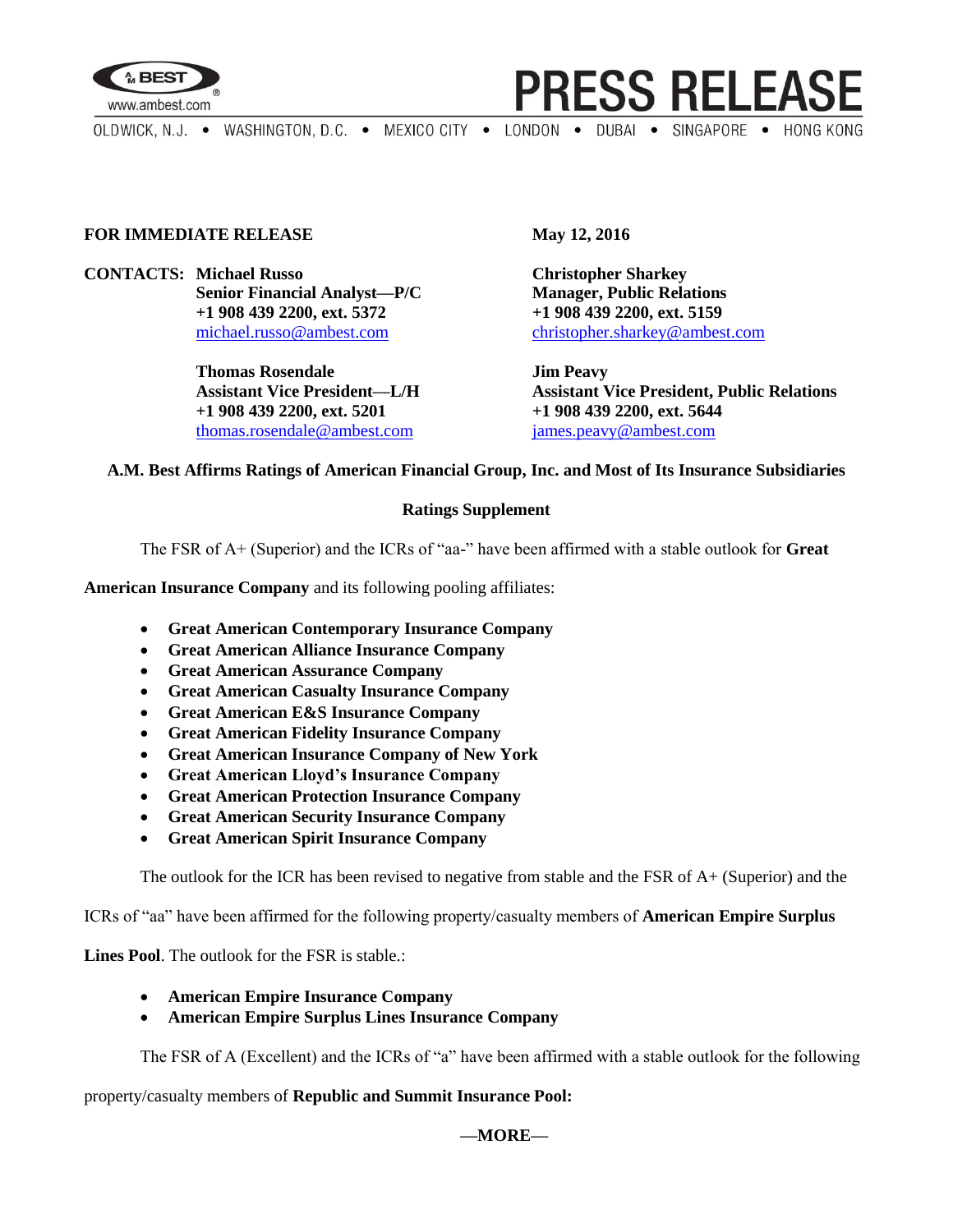

**PRESS RELEAS** 

OLDWICK, N.J. . WASHINGTON, D.C. . MEXICO CITY . LONDON . DUBAI . SINGAPORE . HONG KONG

**—2—**

- **Republic Indemnity Company of America**
- **Republic Indemnity Company of California**
- **Bridgefield Employers Insurance Company**
- **Bridgefield Casualty Insurance Company**

The FSR of A+ (Superior) and the ICRs of "aa-" have been affirmed with a stable outlook for the

following property/casualty members of **Mid-Continent Group:** 

- **Mid-Continent Assurance Company**
- **Mid-Continent Casualty Company**
- **Oklahoma Surety Company**
- **Mid-Continent Excess & Surplus Insurance Company**

The ICR of "a-" has been affirmed with a stable outlook for **American Financial Group, Inc.**

The following issue ratings have been affirmed with a stable outlook:

### **American Financial Group, Inc.**

- -- "a-" on \$350 million 9.875% senior unsecured notes, due 2019
- -- "a-" on \$125 million 5.75% senior unsecured notes, due 2042
- -- "a-" on \$230 million 6.375% senior unsecured notes, due 2042
- -- "bbb+" on \$150 million 6.25% subordinated debentures, due 2054
- -- "bbb+" on \$150 million 6% subordinated debentures, due 2055

The following indicative ratings have been affirmed with a stable outlook under the shelf registration:

### **American Financial Group, Inc.—**

- -- "a-" on senior unsecured debt
- -- "bbb+" on subordinated debt
- --"bbb" on preferred stock

## **American Financial Capital Trust II, III & IV—**

-- "bbb" on preferred securities

**This press release relates to rating(s) that have been published on A.M. Best's website. For all** 

### **rating information relating to the release and pertinent disclosures, including details of the office**